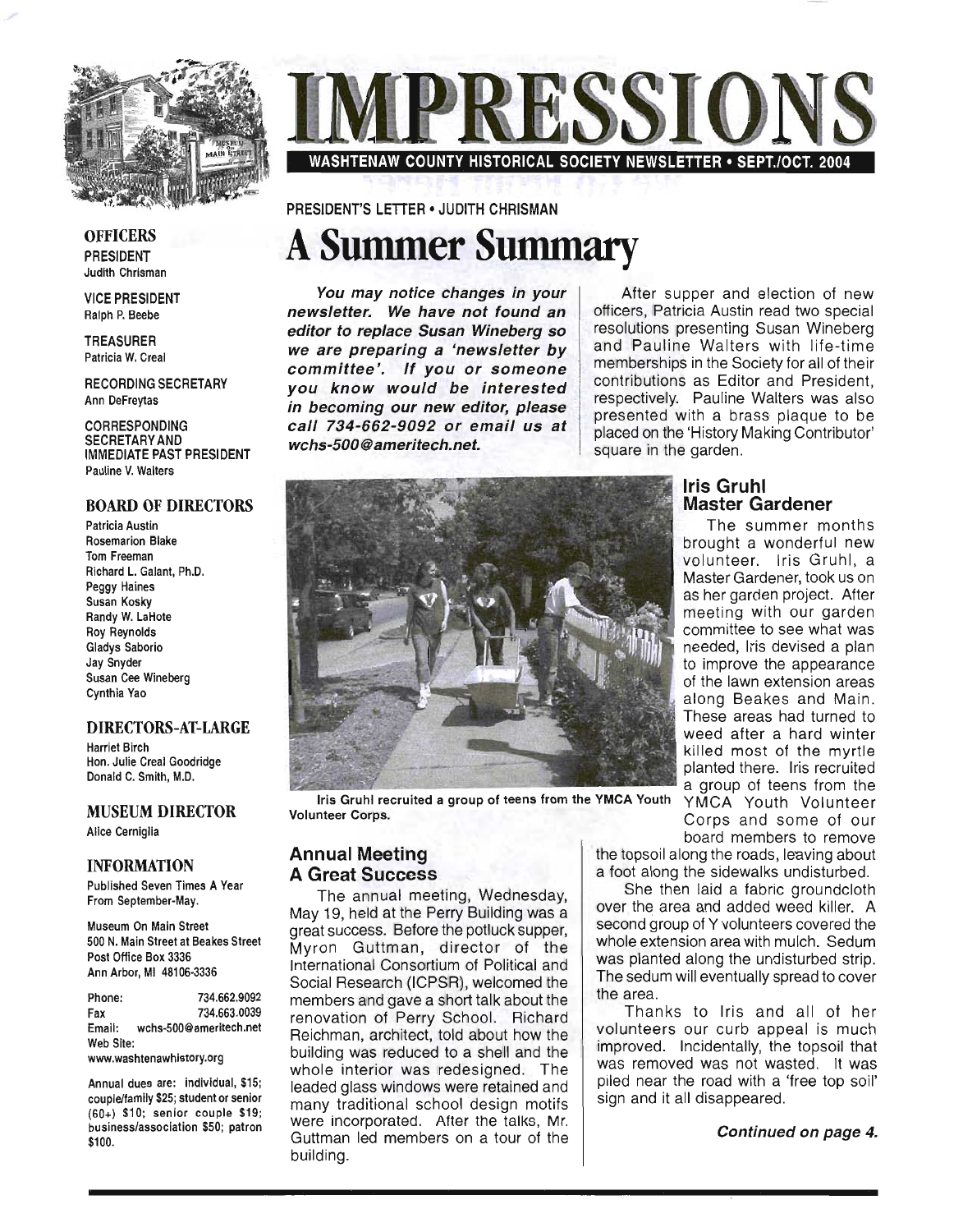### SPEAKER · SUSAN GOTT THE UNIVERSITY OF MICHIGAN: Where Do We Go **From Here?**



Susan Gott

On Sunday, September 19, 2004 about thirty members and guests gathered in the Hanson Room of the Glacier Hills Retirement Community to hear Susan Gott, University Planner at the University of Michigan, speak about: "The University of Michigan: Where Do We Go From Here?" She was assisted by her



The Academic Center is currently under construction on State Street between the Hartwig Building and Yost Arena. Construction began in summer 2004 and will be completed in December 2005. The architect is Jickling Lyman Powell.

colleagues, Julia Truettner and Sven Sawin, who operated the PowerPoint system.

Her talk was interesting and very timely. The Ann Arbor NEWS had published a major article about the building plans of the U of M in that day's paper. Ms. Gott had a wide variety of images projected onto the screen and described "what had been" and "what will be"



Weill Hall, the future home of the Ford School of Public Policy, will be located at the northeast corner of State and Hill Streets. It will serve as a gateway to Central Campus from the south. It was designed by Robert Stern. Construction will begin this fall and is anticipated to be completed August 2006.

around the university. As in the past, her talk was taped for transcription and inclusion in this newsletter.

However, the tape recorder malfunctioned and the voice is overlaid with the noise of the motor of the recorder. Sadly, at this time we cannot publish the talk. We are looking for assistance in finding a way to purge the tape of the noise. If that proves pOSSible, the text of the talk will be made available to members at a later date.

As a solution for future talks, the Society is researching obtaining a digital recorder and, perhaps, voice recognition software. Our two previous editors, Alice Ziegler and Susan Wineberg faithfully transcribed previous lectures for the newsletter. Now we must find a less work intensive way to publish the monthly talks. These transcriptions have been the heart of our newsletters and we intend to continue them to the best of our ability.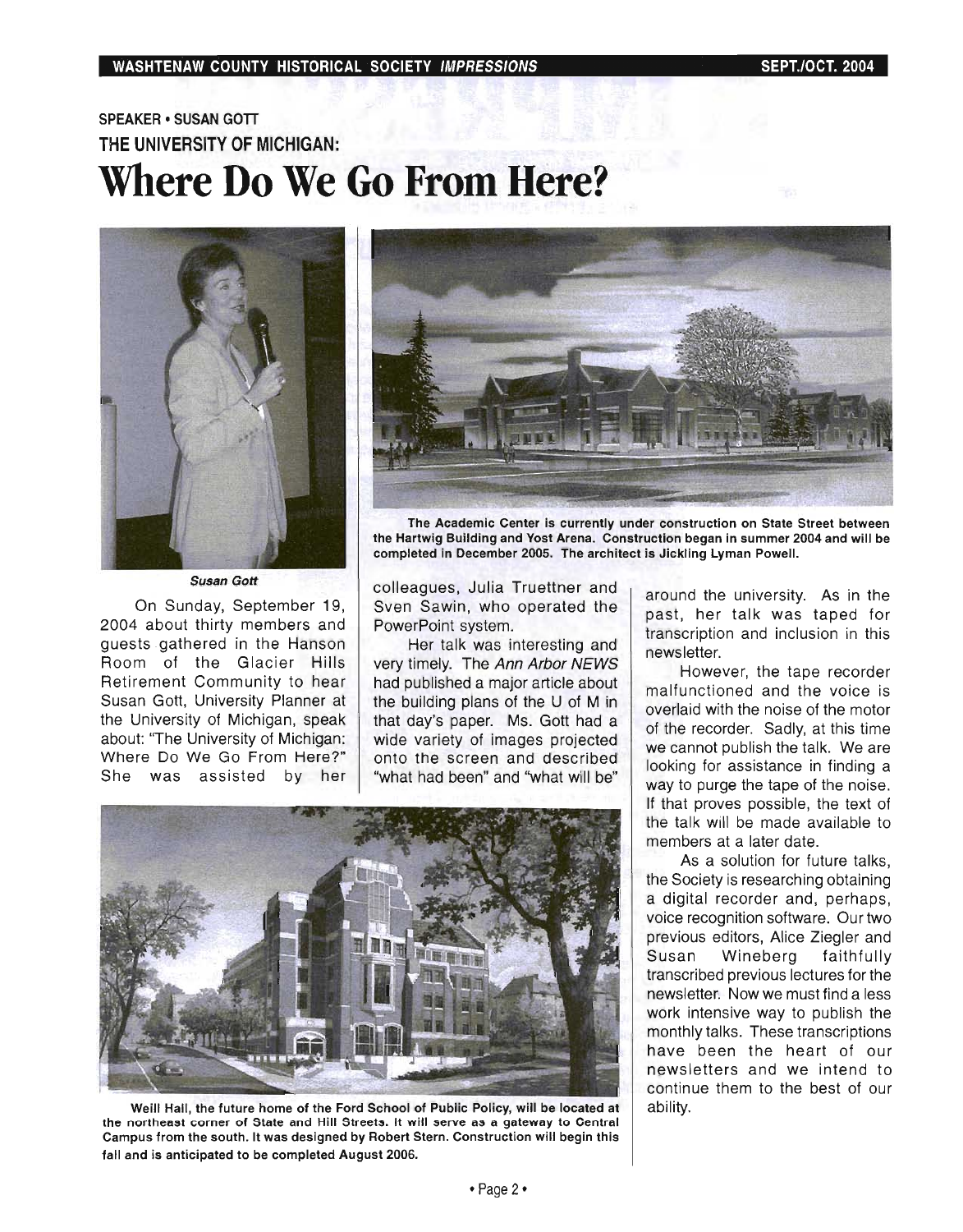#### WASHTENAW COUNTY HISTORICAL SOCIETY IMPRESSIONS SEPT. AND SEPT. (OCT. 2004



The new Computer Science and Engineering building is under construction on North Campus. It is located just west of the H. H. Dow building on Hayward Street. It was designed by Diamond & Schmitt, and will be completed in winter 2006.



Upgrades for the School of Public Health include renovations to the original 1940 building (Vaughan) and a major addition which straddles Washington Heights and connects to the 1971 building (Francis). The addition will not impede the flow along Washington Heights. Construction was begun in summer 2003 and will be completed in fall 2006. The architect was Centerbrook.



The Life Sciences Institute and the Palmer Commons, sited along Washtenaw Avenue across from Palmer Field, are visible in this photograph from September 2004. Both were designed by SmithGroup with Venturi, Scott Brown and Associates. LSI was begun in fall 2000 and completed fall 2003; Palmer Commons was begun winter 2001 and completed spring 2004.



ber 2004. Situated on North Campus between the Phoenix Lab, Cooley Lab, and Lurie Engineering Center, it was built in 1997.



The stormwater detention system was built in the summer of 2004 and is located between the Art and Architecture building and the Engineering Research buildings on North Campus. Stormwater from the central area of the campus flows into the detention system, which consists of three cells. The cell system slows down the flow of water, modifies its temperature, and allows particulate matter to settle out. Eventually, the water slowly flows to the Huron River.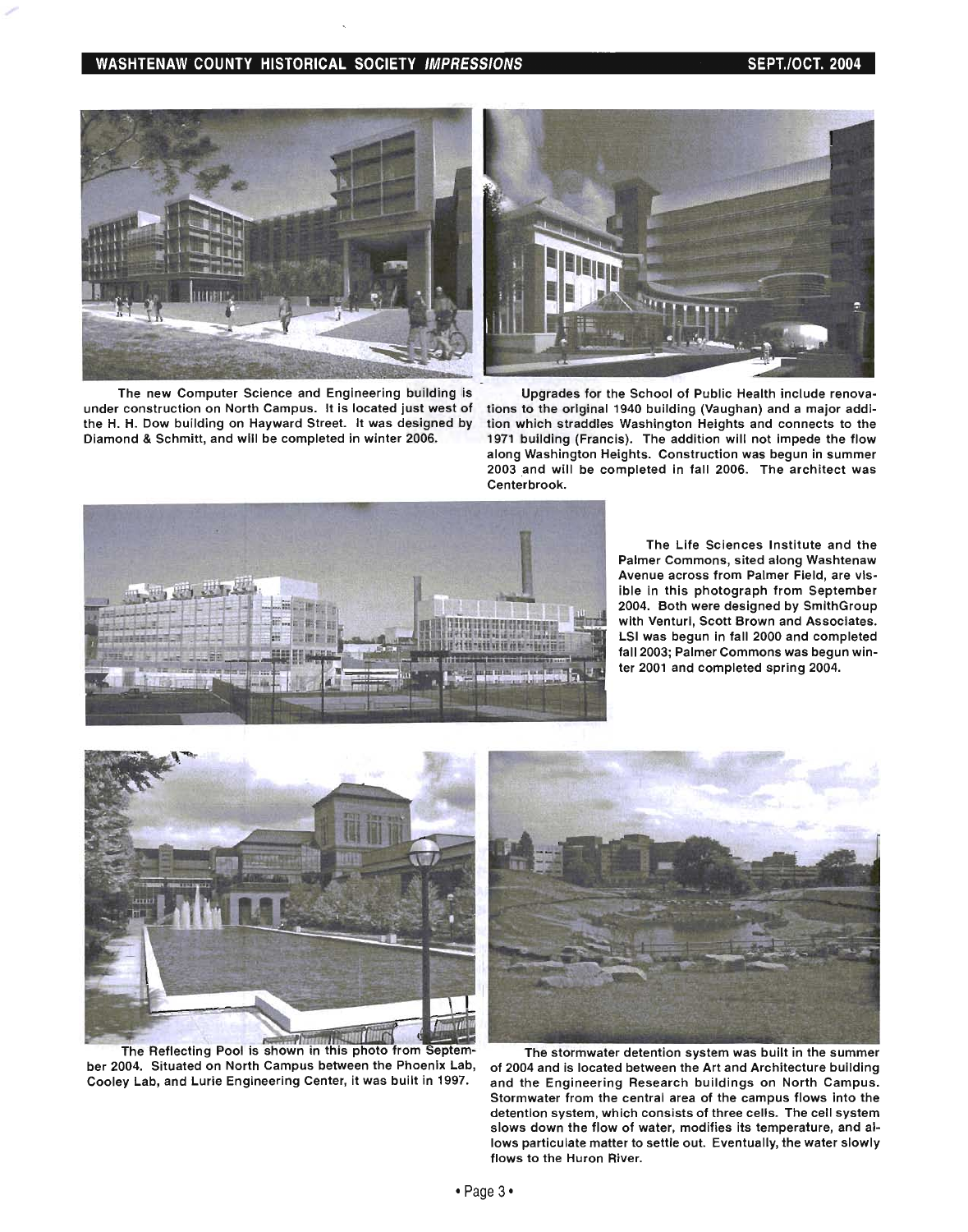## PRESIDENT'S LETTER • JUDITH CHRISMAN **A Summer Summary**

#### Continued from page 1.

#### Cries and Whispers Quilt Show

Our summer exhibit, 'Cries and Whispers' and a quilt show brought in many visitors. 'Cries and Whispers' is an exhibit about the Underground Railroad which was on loan from the African-American Museum. During the summer that museum, which has no

home, sponsors bus tours of Ann Arbor and Ypsilanti underground railroad sites led by Mrs. Willie Edwards. We were pleased to display their exhibit and become a stop on the bus tour. In addition we displayed our large collection of quilts and used the opportunity to dispel some of the myths about quilting.



Donated by Evelyn Diesenroth

#### Recent Donations

As curator I continue to inventory, catalogue and store our vast collection of artifacts. Recent donations include an old electric mixer from William and Marlene Prince, a 1941 wedding dress from Elizabeth Benford, a 1905 wedding dress (wedding of Martha Warner and James Campbell) and other



Cries and Whispers Quilt Show

items from Martha Kemp, toys and a bib from Evelyn Diesenroth, a doll from Robert Fisher and miscellaneous articles pertaining to the Eberbach family from John Schaupner.

With the help of board member, Cynthia Yao, we were able to find a wonderful new storage area to replace the rooms at Willow Run which is closing.

Sweepster, Inc., has provided us with a great space in some unused offices in the rental area of their facility. The area is .clean, secure, heated (or cooled as necessary) and accessible at ali times including evenings and weekends. Willow Run served us well from 1975 but was only open weekdays, was a 20 mile drive one way and this past winter was not

heated. The new facility is only five miles from the museum. The Society is grateful to the University of Michigan for renting us storage for so long, to Sweepster, Inc. for the new storage, and to the fine crew from Corrigan Moving Systems who moved our artifacts for us.

#### JUDY CHRISMAN

## **APiece**  Of The **Past**

Museum guides often have stories to tell about artifacts on exhibit. But are they always accurate? This black-painted Windsor high chair has always been known as Orange Risdon's high chair. Orange Risdon was a surveyor who surveyed a large part of the Michigan Territory in 1825. In 1832 Risdon platted Saline which included a portion of the 160 acres of land he had purchased in 1825. The Risdon family moved from Leroy, New York and settled in Saline.

Further research has turned up another possibility for the chair. This story indicates that Dr. Elnathan and Betsy Judd, who married in 1802, bought the chair from their neighbors who were from England. The chair was passed down in the Judd family and brought to Michigan in 1837. In 1851 Gertrude Betsy Judd, granddaughter of Dr. Judd, married Lewis Cass Risdon, son of Orange and Sally Risdon.

What is the real story? We will probably never know. We do know that the chair was donated by descendents of Orange and Sally Risdon so it is probably safe to say that it was part of a Risdon household at some time.

The chair is an early Americanmade Windsor, once called Philadelphia chairs, with Pennsylvania characteristics such as legs which end in ball feet inserted into holes bored through the seat and a horseshoe-shaped saddle seat. Windsor chairs were made in England as early as the 1720s and began to be made in America by the 1740s. They were popular because of their strength, comfort and economic price. Each chair is made of a variety of readily available woods and were usually painted. They have been a popular chair from 1755 to the present.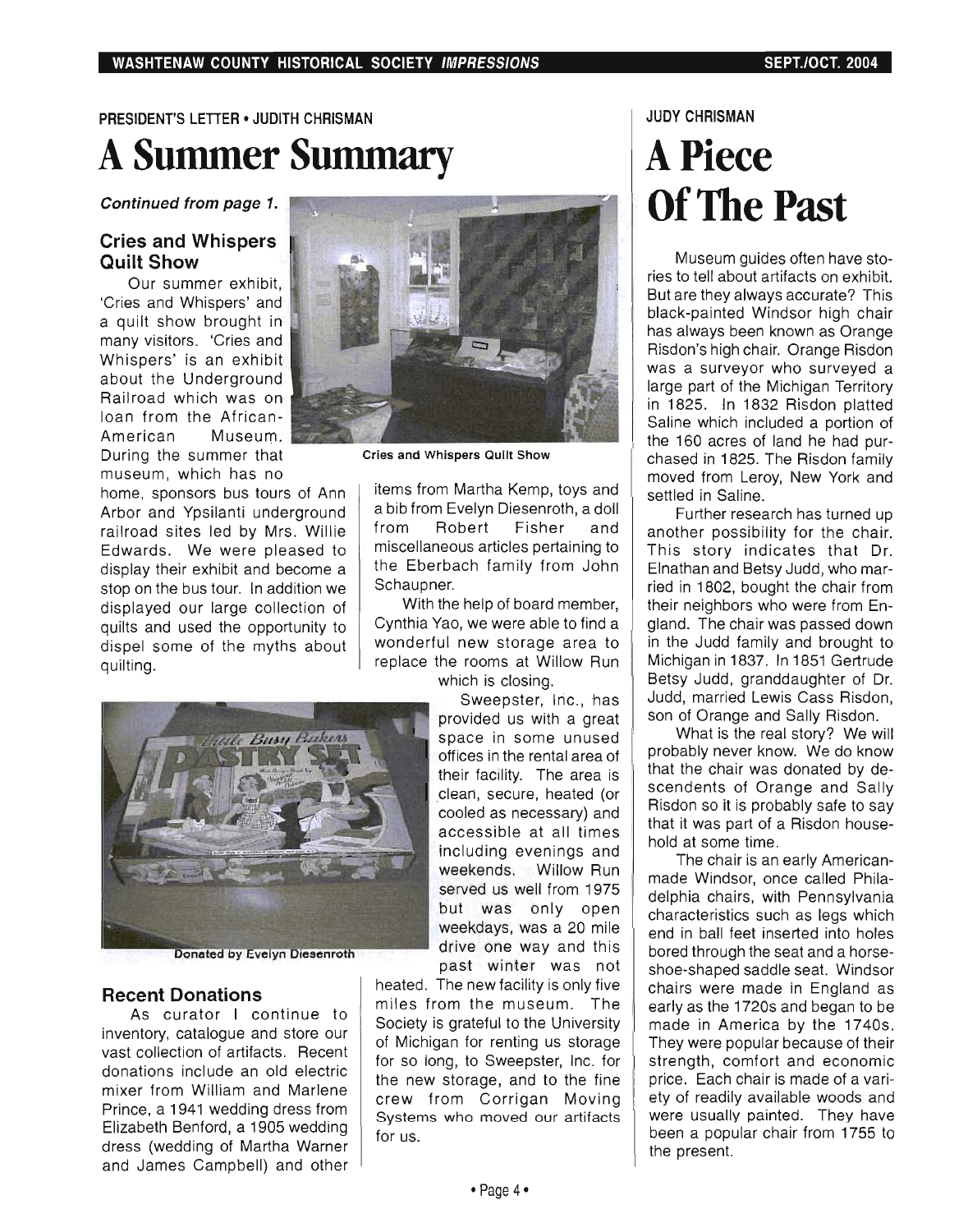## **Program Schedule 2004· 2005**

Vice president and Program Chair, Ralph Beebe, has planned interesting programs for the coming season. All programs are held the third Sunday of the month at 2:00 PM. The talks are free and open to the public. Members receive a post card prior to each talk with instructions on how to reach the lecture. Light refreshments are served .

#### SUNDAY • NOVEMBER 21 2:00 PM "ARTRAIN USA" NEW Center· 1100 N. MAIN ST. ANN ARBOR

Debra Polich, Director of the Artrain, will talk about the Artrain and its traveling art exhibit.

#### SUNDAY • FEBRUARY 20, 2005 2:00 PM MICHIGAN THEATER "RESTORING A COMMUNITY TREASURE" 603 E. LIBERTY STREET ANN ARBOR

Russell Collins will talk about restoring the Michigan Theater



SUNDAY • MARCH 20, 2005 2:00 PM BENTLEY HISTORICAL LIBRARY "TOUR of LIBRARY EXPANSION" 1150 BEAL AVE, UM NORTH CAMPUS ANN ARBOR

Director, Francis X. Blouin, will describe the work performed to expand the library.

#### SUNDAY • APRIL 17, 2005 2:00 PM BROOKHAVEN MANOR RETIRE-MENT COMMUNITY "LOST ANN ARBOR" 401 E OAKBROOK (near Eisenhower/Briarwood Mall) ANN ARBOR

Susan Wineberg, newsletter editor emerata and current Board Member of WCHS, will talk about her newly published book, Lost Ann Arbor. Susan describes buildings that have been demolished in Ann Arbor.

#### WEDNESDAY • MAY 18, 2005 6:00 PM

Our Annual Meeting and Election of Officers will be a pot luck supper and at a yet to be determined site.



#### ALICE CERNIGLIA CURRENT EXHIBIT: **The Last Battle**

Six decades after World War II, time has dimmed many veterans' memories of their service in Europe. For Mr. Tony Vaccaro, however, the war is nearly as vivid now as when he was fighting it. Unlike other former GIs recalling the war, Vaccaro photographed his experience in battle using an Argus C-3 camera made in Ann Arbor.

This exhibit presents 60 of Mr. Vaccaro's pictures (of the over 8,000 taken) of "The Last Battle." As a member of the 83<sup>rd</sup> Infantry Division, fighting through France into Germany, Mr. Vaccaro documented the final stages of World War II in the European theater.

The exhibit also includes information from Washtenaw County's participation in this conflict. Local World War II artifacts such as a scrapbook of local newspaper stories, ration books, a Merchant Marine uniform and an American Red Cross nurse uniform can be seen. There is a special area honoring Mildred Radawiec MacGregor, of Ann Arbor, who was a surgical nurse for the Third Auxiliary Surgical Group from 1942-1945. She has loaned us the uniform that she wore (and still wears when she gives talks at occasions such as Memorial Day celebratidns).

The exhibit runs through November 14, 2004. Mr. Vaccaro's photographs are on loan from the Yankee Air Museum and the camera is on loan from the Argus Museum in Ann Arbor.

Photo Far Left: Risdon Family high chair.

Photo Left: Army uniform worn by Mildred Radawiec MacGregor, currently 94 years old.